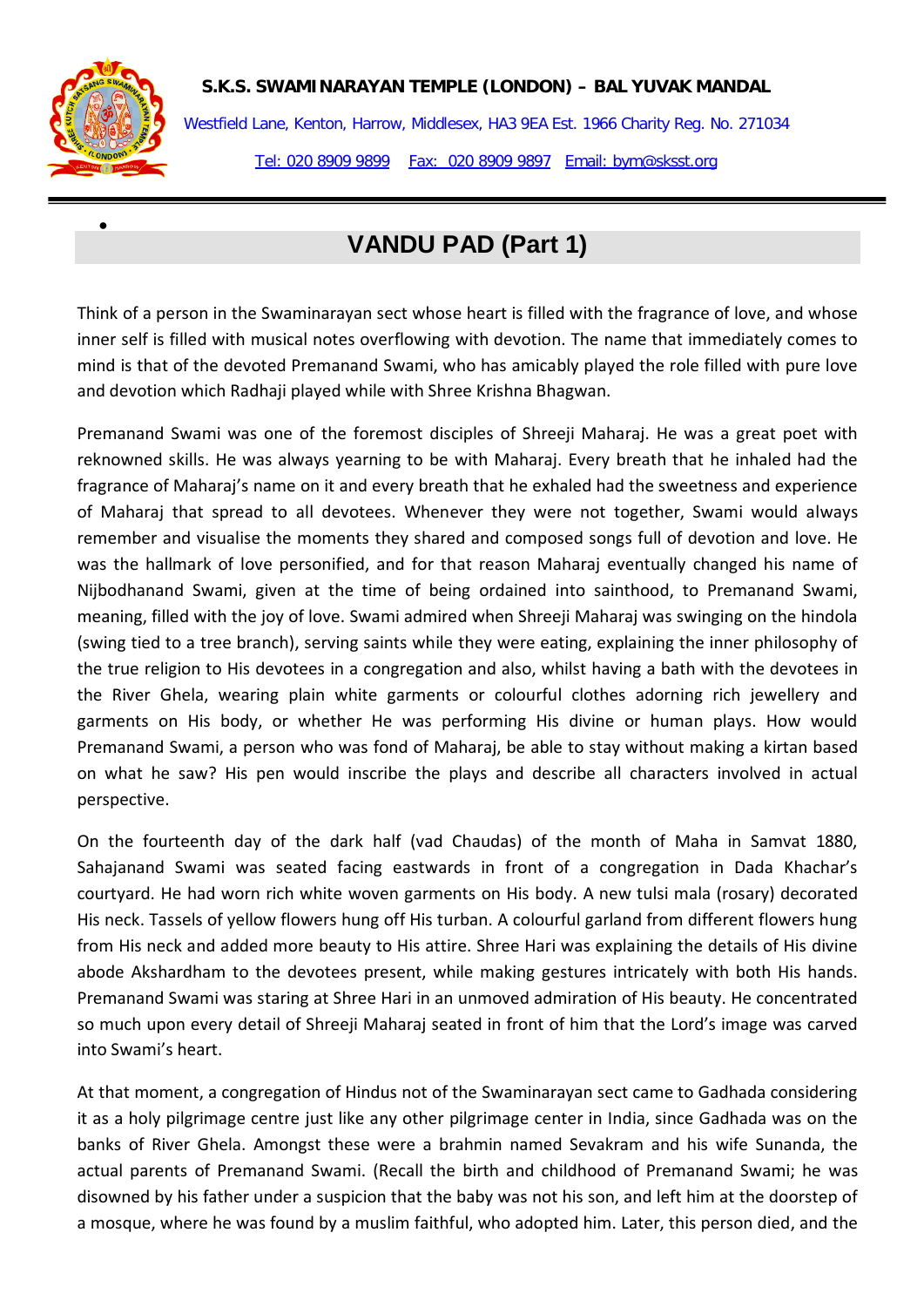Westfield Lane, Kenton, Harrow, Middlesex, HA3 9EA Est. 1966 Charity Reg. No. 271034 Tel: 020 8909 9899 Fax: 020 8909 9897 Email: bym@sksst.org

little boy, then named Haathi, was raised by his adopted uncle Dosa Tai. Dosa Tai, though a muslim by birth, was a faithful devotee of Shreeji Maharaj and he eventually brought Haathi to Maharaj in Gadhada, whence Maharaj asked Dosa Tai to leave Hathi in Gadhda, where he eventually became a saint).

Maharaj welcomed the congregation and let them sit at the front just behind the saints. Maharaj knows all about everyone. He knew about the parents of Swami but feigned ignorance. As the divinity of Akshardham was so great but beyond the knowledge and understanding of these pilgrims, Maharaj changed the subject of discussion. Maharaj engaged into casual talk and asked the congregation's leader about their wellbeing and the progress of their pilgrimage, and found out that these pilgrims were devotees of the goddess Durga. He later asked if they knew any songs of praise, and Sevakram said that they had all the way been singing songs in the praise of their Devi.

Impressed by this, Shreeji Maharaj looked towards the saints and the saints understood Maharaj's intent. Maharaj wanted the saints to preach about the greatness of the present Lord to these pilgrims so they understand the importance of this incarnation of all previous incarnations and demi-gods. Premanand Swami's affability and devotion started overflowing and he wanted the pilgrims to realise that the Supreme Lord himself was present on this earth; this was the same almighty worshipped by all the demi-gods that all people worshipped. Swami stood up and walked towards Shree Hari. He cleared his throat, opened his hands and started dancing, and at the same time composing and singing the following kirtan.

This setting is shortly mentioned in Vachnamrut 48 of the second chapter of Gadhada, which is about this congregation, and where Maharaj has praised the devotion of Premanand Swami after hearing this kirtan and stood up to embrace him. He blessed and thanked his parents; though Sevakram and his wife Sunanda had no idea that they were the ones being thanked as Premanand Swami was their long separated son, and Maharaj preferred this status to stay that way for the sake of Swami's devotion. Maharaj promised that anyone who sings this song everyday shall be free from the mortal body and shall be able to live an unattached life on this earth.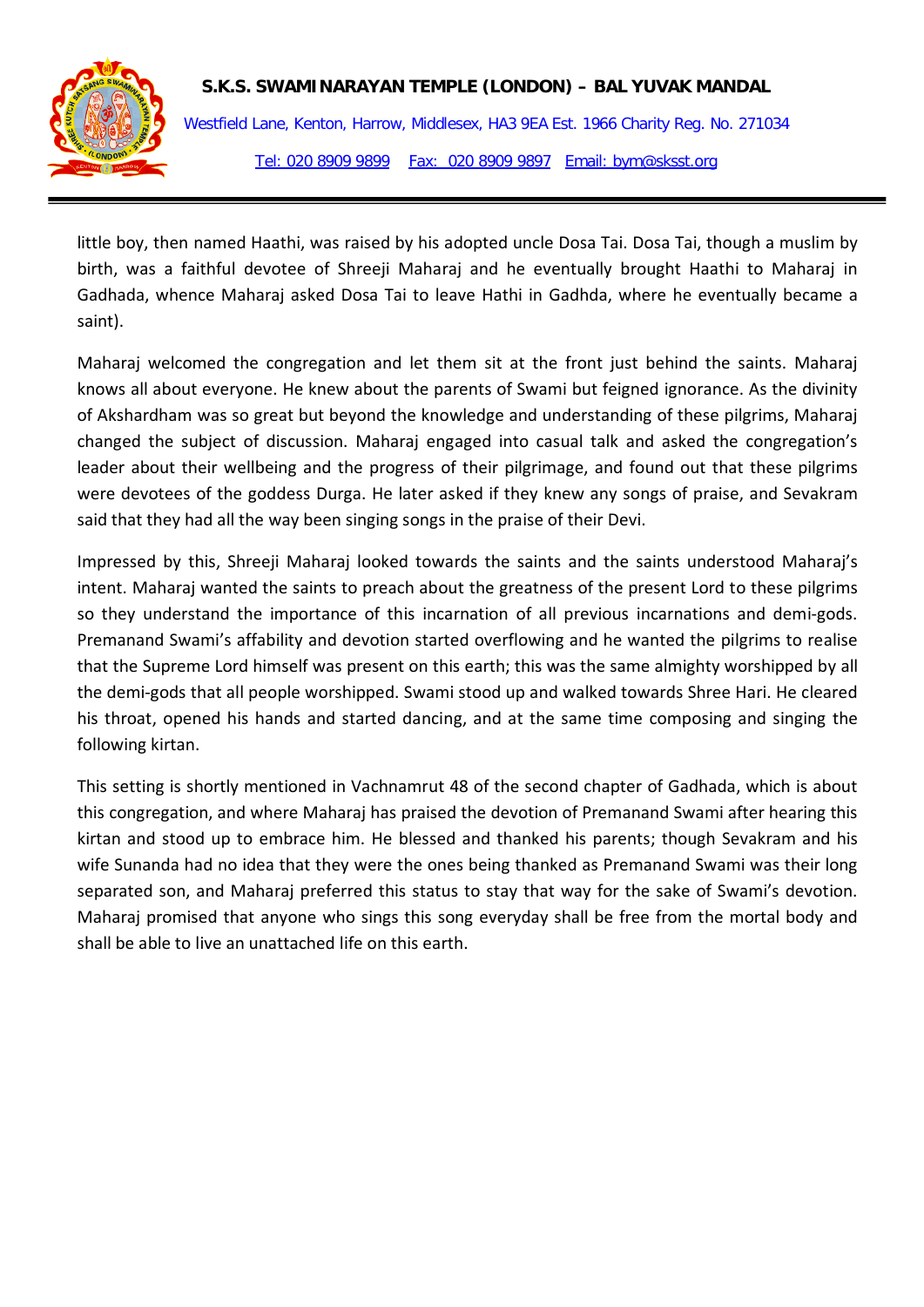

Westfield Lane, Kenton, Harrow, Middlesex, HA3 9EA Est. 1966 Charity Reg. No. 271034

Tel: 020 8909 9899 Fax: 020 8909 9897 Email: bym@sksst.org

# **Pad – 1**

### Vandu Sahajanand Rasroop, Anupam Saarne Re Lol; Jene Bhajtaa Chhoote Fand, Kare Bhav Paarne Re Lol ...1

I bow to Shree Sahajanand Swami, who is by His very nature the source of all easily attainable happiness and is full of elixir. His greatness cannot be accurately described, as all that we know about Him is just but a small sample of His greatness. Anyone who worships this great Lord will be freed from all bonds of this universe and will be delivered across from this world to attain the ever-sought salvation in the next world.

# Samru Pragat Roop Sukhdhaam, Anupam Naam Ne Re Lol; Jene Bhav Brahmaadik Dev, Bhaje Taji Kaamne Re Lol ... 2

I meditate on this present form of the Lord who is the abode of all happiness. His name has many meanings. Even demi-gods like Brahma who are worshipped by many people and regarded as powerful in this world, themselves cast aside all their chores and meditate upon this Lord.

# Je Hari Aksharbrahm Aadhar, Paar Koi Nav Lahe Re Lol; Jene Shesh Sahastra Mukh Gaye, Nigam Neti Kahe Re Lol ... 3

That Lord is the support of the two forms of Akshar; the one heavenly abode where Maharaj resides, as well as the second form of pious souls that exist serve Him. His greatness has no defined boundaries. The serpent god sings His praise with all his 1000 heads, and the Vedas sing praise of the ever renewed leelas (deeds) of this Lord.

# Varnavu Sundar Roop Anupam, Jugal Charne Nami Re Lol; Nakhshikh Premsakhinaa Nath, Raho Oorma Rami Re Lol ...4

O Lord, the account that I make of You from Your toe to the tuft of hair on Your head is of what You exactly are and what I see right now. I urge for that glorious appearance to remain within me forever, blessing my eyesight and glorifying my soul. I will attempt to illustrate this form that can never be fully described even by the most knowledgeable.

# **Pad - 2**

# Aawo Mara Mohan Mithdaa Lal Ke, Jou Taari Murti Re Lol; Jatan Kari Raakhu Rasiya Raj, Visaaru Nahi Oorthi Re Lol ...1

I welcome my Lord, my dear friend in whom my mind has lost itself in admiring His beauty. I will try all I can to ensure He remains in my heart and will never let go of this feeling of fondness for Him.

#### Maan Maru Mohyu Mohanlal, Paghaldini Bhaatmaa Re Lol; Aawo Ora Chhogalaa Khosu Chhel, Khantilaa Jowu Khantma Re Lol ... 2

My mind has been charmed by the intricate and elaborate designs in his turban. I ask the Lord to come closer so I can insert some fans in the turban and observe each and every part of this form to etch the image into my heart.

# Vahala Taaru Zalke Sundar Bhaal, Tilak Ruda Karyaa Re Lol; Vahala Taara Vaam Karanmaa Til, Tene Mandaa Haryaa Re Lol ...3

Dear Lord, your forehead shines with divine radiance with the tilak done at the center. The eyecatching birth mark on your left ear has captivated many minds.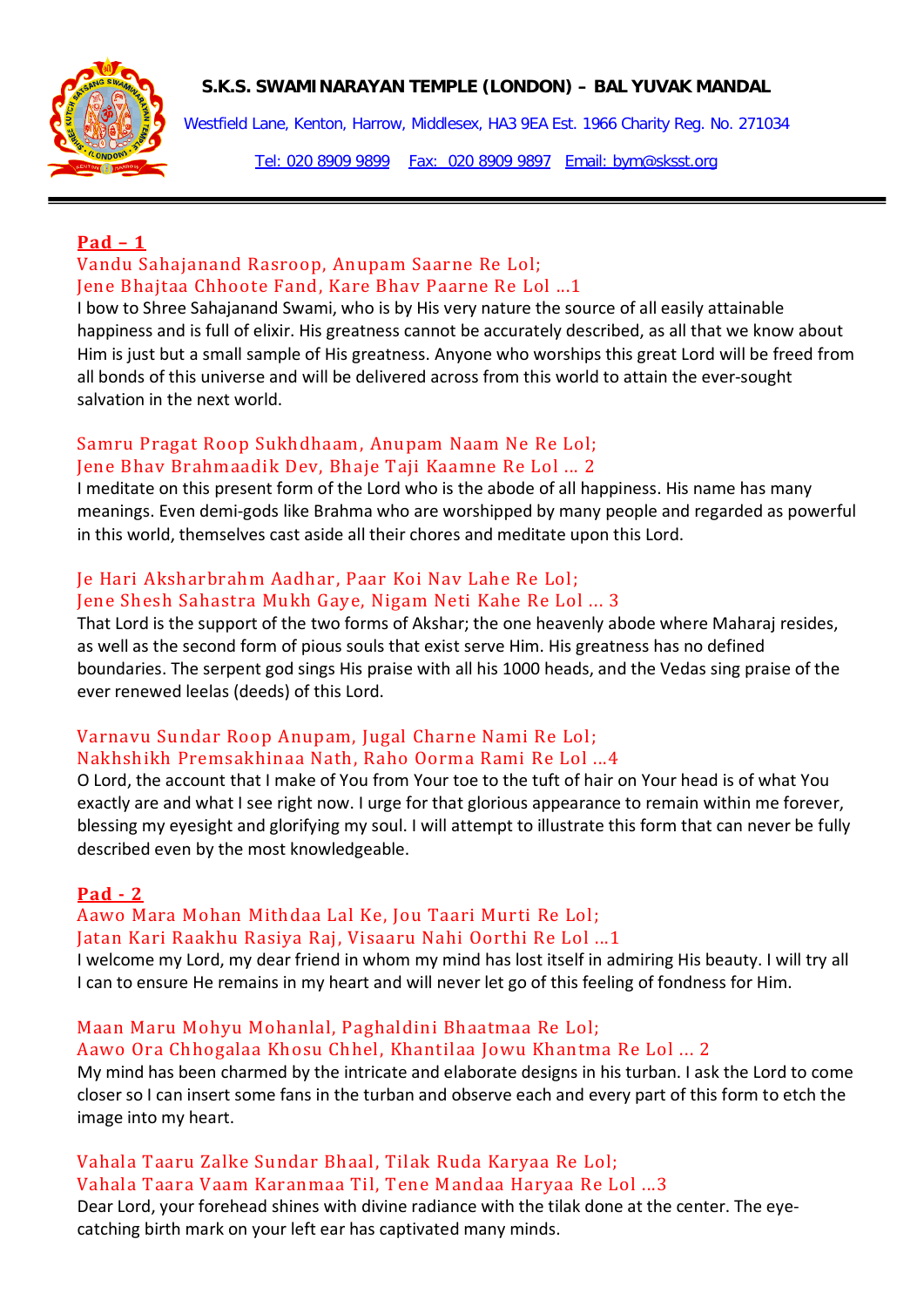

Westfield Lane, Kenton, Harrow, Middlesex, HA3 9EA Est. 1966 Charity Reg. No. 271034

Tel: 020 8909 9899 Fax: 020 8909 9897 Email: bym@sksst.org

### Vahala Taari Bhrakuti Ne Baane Shyam, Kaaraj Maara Koriya Re Lol; Nene Taare Premsakhina Nath Ke, Chit Maara Choriya Re Lol ... 4

Premamand Swami tells the Lord that your eye brow is like a bow whose arrows have pierced my heart. Your captivating eyes have stolen my heart.

#### **Pad - 3**

#### Vahala Mane Vash Kidhi Vraj Raaj, Vaalap Taara Vaalma Re Lol; Maan Maaru Talpe Jovaa Kaaj, Tibakdi Che Gaalma Re Lol ... 1

Your loving affection has made me very helpless and I am at your mercy. My mind suffers impatiently wanting to see you at the earliest, and yearning to have sight of the auspicious marks on your chubby cheeks.

# Vahala Taari Naasika Namni Naath, Adharbimb Lal Chhe Re Lol; Chhela Maara Pran Karu Kurbaan, Joyaa Jevi Chaal Chhe Re Lol... 2

Your nose is the most perfect that I have ever seen and it has a red spot on it. I would give my life away at having a chance to see your gracious walk.

#### Vahala Taara Dant Daadam Na Bij, Chaturai Chavtaa Re Lol; Vahala Maara Pran Haro Cho Naath, Mithu Mithu Gaavta Re Lol ... 3

Your teeth are immaculately arranged in Your mouth just like the kernels of a pomegranate fruit. These teeth chew the words of wisdom. Your sweet and soft singing has mesmerised my heart and soul into Your following.

# Vahala Taare Haswe Haranu Chit, Biju Hawe Nav Gamme Re Lol; Man Maaru Premsakhina Nath Ke, Tam Kede Bhame Re Lol ... 4

Your laughter has taken over my spirit and I yearn for nothing else anymore. My mind now wanders behind You and my thoughts are always about You.

#### **Pad - 4**

Rasiya Joi Rupari Kot, Rudi Rekhaavari Re Lol;

Vahala Maaru Mandu Malwa Chahay, Ke Jaay Chitdu Chadi Re Lol ... 1

Your collar has beautiful lines in it and seeing these is a joy for my eyes. My mind wishes to meet You and my heartbeat rises when I finally see You.

#### Vahala Taari Jamani Bhujaane Paas, Ruda Til Char Chhe Re Lol; Vahala Taara Kanth Vache Til Ek, Anupam Saar Chhe Re Lol ... 2

I have seen four beautiful spots near Your right shoulder. There is also the most beautiful spot at the centre of Your throat. This particular spot is the most desirable and is a reflection of the radiance of all the other spots on Your body.

# Vahala Taara Oorma Vingun Haar, Joi Nenaa Thare Re Lol; Vahala Te To Jaane Premijan, Joi Nitya Dhyaan Dhare Re Lol ... 3

Seeing a chain of spots near Your heart cools my yearning eyes. All those devotees who love You know about this ring of spots and after seeing it once they always meditate upon it.